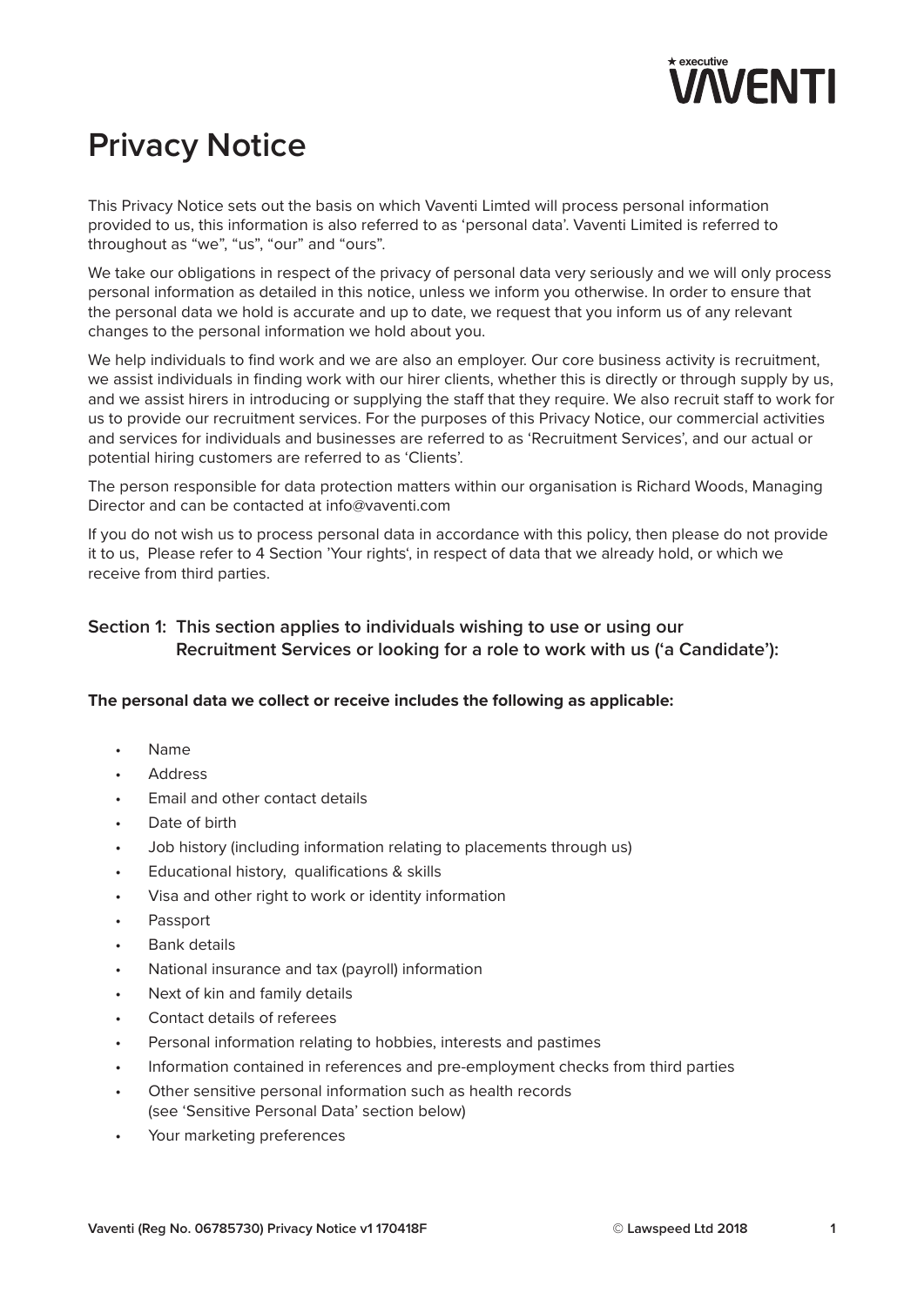

# **We may obtain your personal data from the following sources (please note that this list is not exhaustive):**

- You (e.g. a Curriculum Vitae, application or registration form)
- A client
- Other candidates
- Online jobsites
- Marketing databases
- The public domain
- Social Media
- At interview
- Conversations on the telephone or video conferencing (which may be recorded)
- Notes following a conversation or meeting
- Our websites and software applications

Where you are a Candidate and we have obtained your personal data from a third party such as an online job board, it is our policy to advise you of the source when we first communicate with you.

#### **How we will use your personal data:**

The processing of your personal information may include:

- Collecting and storing your personal data, whether in manual or electronic files
- Notifying you of potential roles or opportunities
- Assessing and reviewing your suitability for job roles
- Introducing and/or supplying you to actual or potential Clients
- Engaging you for a role with us or with our Clients including any related administration e.g. timesheets and payroll
- Collating market or sector specific information and providing the same to our Clients
- Sending information to third parties with whom we have or intend to enter into arrangements which are related to our Recruitment Services
- Providing information to regulatory authorities or statutory bodies, and our legal or other professional advisers including insurers
- To market our Recruitment Services
- Retaining a record of our dealings
- Establishing quality, training and compliance with our obligations and best practice
- For the purposes of backing up information on our computer systems

#### **Why we process your personal data:**

#### **1. Entering into and performing a contract with you:**

In order to provide our Recruitment Services we may enter into a contract with you and/or a third party. In order to enter into a contract we will need certain information, for example your name and address. A contract will also contain obligations on both your part and our part and we shall process your data as is necessary for the purpose of those obligations. For example, in order to process payroll, a national insurance number and bank details will be required.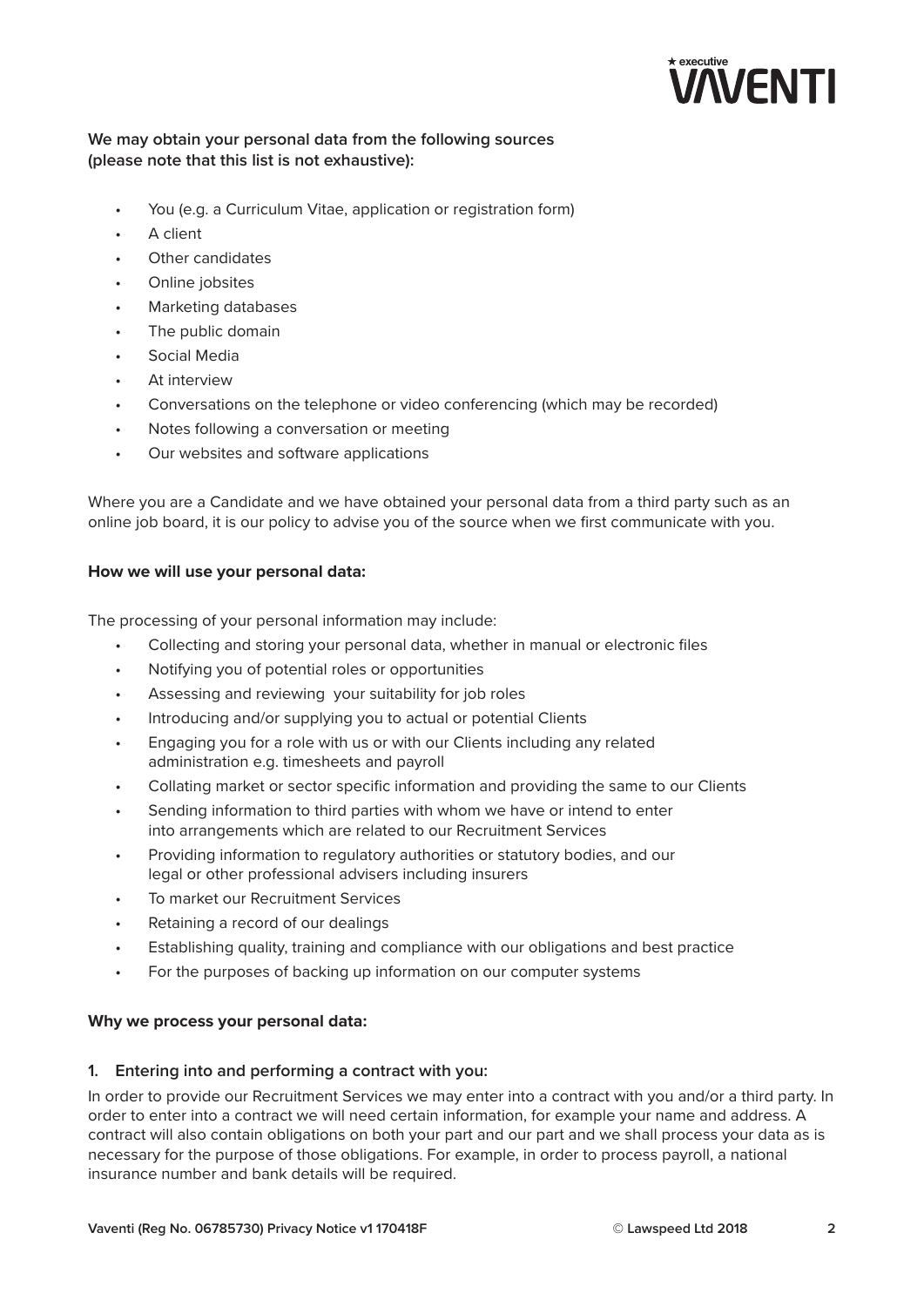

## **2. Compliance with legal obligations (regulatory and statutory obligations):**

We must comply with a number of statutory provisions when providing our Recruitment Services, which necessitate the processing of personal data. These include the Conduct of Employment Agencies and Employment Businesses Regulations 2003, which amongst other things requires us to:

- Verify your identity
- Assess your suitability for an external job role
- Maintain records for specific periods

Where we engage a person to work for us (whether directly or as supplied to a Client), there are other statutory obligations that must be complied with including payroll, tax, social security, HMRC reporting requirements, and any other law or regulation.

We are also required to comply with statutory and regulatory obligations relating to business generally, for example complying with tax, bribery, fraud/crime prevention and data protection legislation, and cooperating with regulatory authorities such as HMRC or the Information Commissioner's Office.

#### **3. Our legitimate interests (carrying on the commercial activity of Recruitment Services):**

In providing our Recruitment Services, we will carry out some processing of personal data which is necessary for the purpose of our legitimate interests, which include:

- Retaining records of our dealings and transactions and where applicable, use such records for the purposes of:
	- establishing compliance with contractual obligations with Clients or suppliers
	- addressing any query or dispute that may arise including establishing, exercising or defending any legal claims
	- protecting our reputation
	- maintaining a back up of our system, solely for the purpose of being able to restore the system to a particular point in the event of a system failure or security breach
	- evaluating quality and compliance including compliance with this Privacy Notice
	- determining staff training and system requirements
- Using your personal data to:
	- assess suitability and contact you regarding potential opportunities and/or our services
	- collate market information or trends including providing analysis to potential or actual Clients
	- source potential opportunities or roles as part of our Recruitment Services
	- personalise your experience and our offering, whether via our website or otherwise

This means that for our commercial viability and to pursue these legitimate interests, we may continue to process your personal data for as long as we consider necessary for these purposes.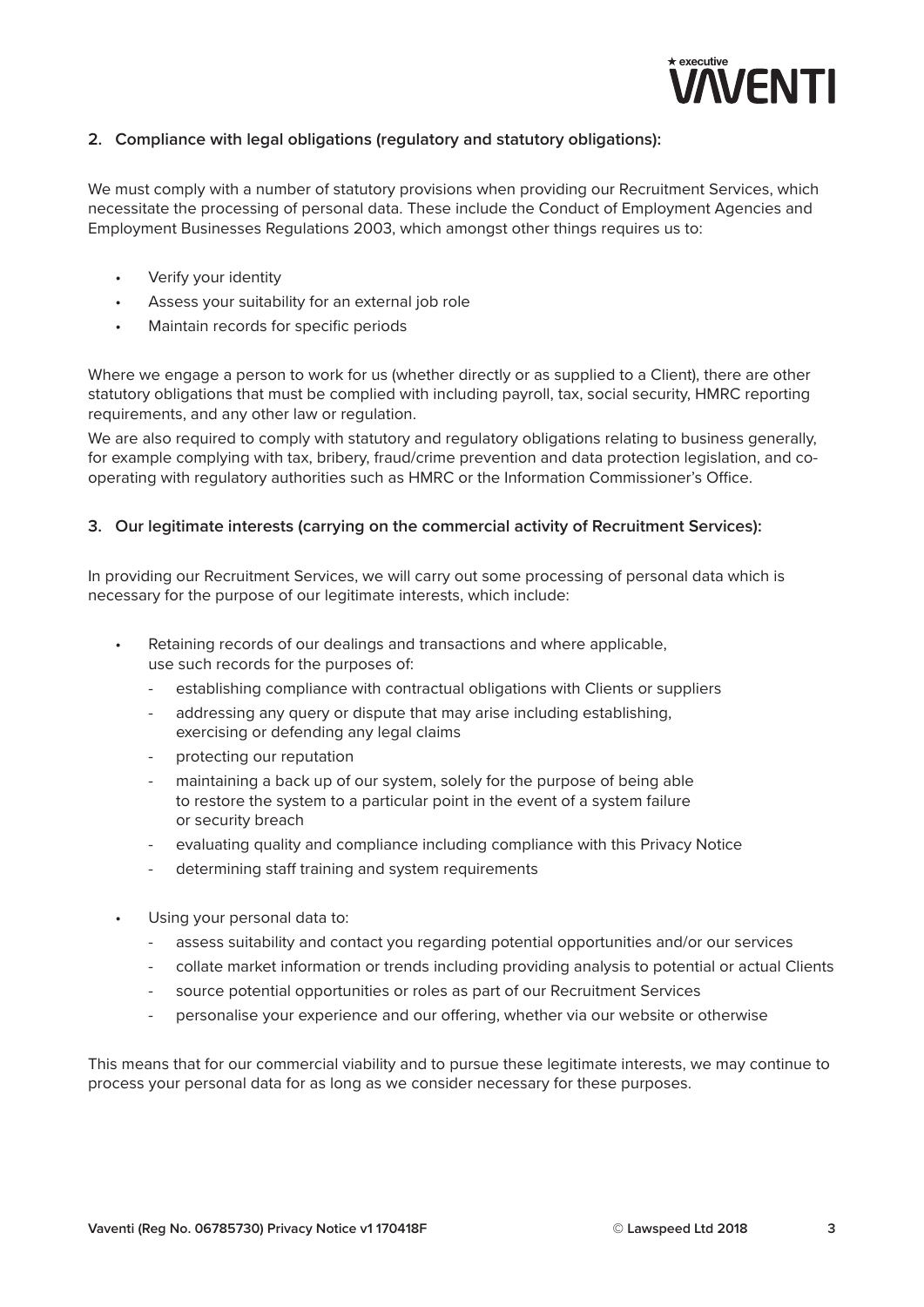

### **4. Consent to our processing of your data:**

We may process your personal data on the basis that you have consented to us doing so for a specific purpose, for example, if you apply for a specific role you may have consented to our processing of the data that has been provided for the purpose of progressing your application and considering your suitability for that role. In other cases you may have provided your written or verbal consent to the use of your data for a specific reason.

You may withdraw your consent to our processing of your personal information for a particular purpose at any stage. However, please note that we may continue to retain, or otherwise use your personal information thereafter where we have a legitimate interest or a legal or contractual obligation to do so. Our processing in that respect will be limited to what is necessary in furtherance of those interests or obligations. Withdrawal of consent will not have any effect on the lawfulness of any processing based on consent before its withdrawal.

#### **What if we obtain your personal data from <sup>a</sup> third party?**

Part of our business activity involves researching information relating to individuals for the purposes of filling job roles. This may include obtaining personal data from online sources, for example we may obtain information from social media sites such as LinkedIn and job boards, some information being publicly available but others being from sites or providers to which we subscribe. From time to time we may also receive personal information about you from hiring organisations, colleagues and former employers, or from persons for whom you have provided services or been otherwise engaged.

Where information from third party sources is of no use to us, or where you have notified us that you do not want us to provide you with services, we shall discard it, however we may maintain a limited record in order to avoid the duplication of process. Where we consider that information may be of use to us in pursuance of the provision of our Recruitment Services, any processing will be in accordance with this Privacy Notice. You do have the right to object to processing, please see Section 4 'Your rights'.

#### **Sensitive Personal Data (SPD)**

Sensitive personal data is information which is intensely personal to you and is usually irrelevant to our consideration of your suitability for a job role. Examples of SPD include information which reveals your political, religious or philosophical beliefs, sexual orientation, race or ethnic origin, or information relating to your health.

Regardless of the basis for your dealings with us, we request that you do not provide us with any sensitive personal data unless absolutely necessary. However, to the extent that you do provide us with any sensitive personal data, such as data which you choose to share with us in conversation, we shall only use that data for the purposes of our relationship with you or for the provision of our Recruitment Services. This will be for one or more of the following reasons:

- You have explicitly consented to the processing
- For the purpose of our assessment of your suitability for job roles or working capacity
- Where processing is necessary for the purpose of obligations or rights under employment, social security or social protection law
- To maintain records of our dealings to address any later dispute, including but not limited to the establishment, exercise or defence of any legal claims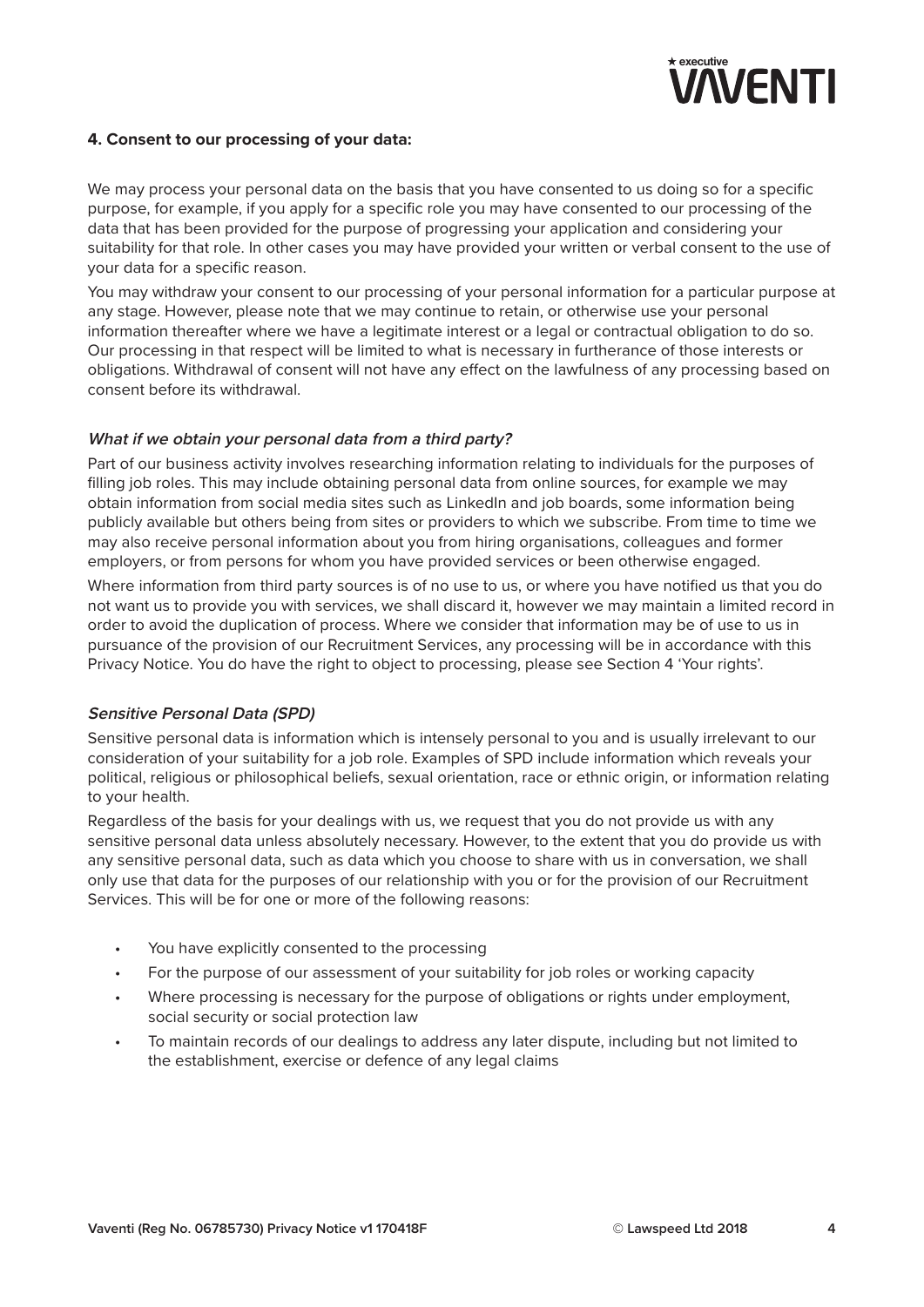

## **Who we share personal data with:**

We shall not share your personal information unless we are entitled to do so. The categories of persons with whom we may share your personal information include:

- Individuals, hirers and other third parties necessary for the provision of our Recruitment Services
- Any regulatory authority or statutory body pursuant to a request for information or any legal obligation which applies to us
- Parties who process data on our behalf which may include
	- outsourced payroll providers
	- IT support
	- storage service providers including cloud
	- background screening providers
- Legal and professional advisers
- **Insurers**

## **Automated decisions**

We do not use any automated decision making software

# **Section 2: This section applies where you are an individual working for a third party with whom we have dealings. For example, a client or a payroll company.**

We may collect your personal data in the course of our dealings and this may include the following:

- Your contact information, which may include your full name, job role, contact telephone number and email
- Your statements and opinions about candidates and/or other personnel e.g. a reference
- Information relating to our relationship with you or the party for whom you work including records of any meetings or discussions
- Your marketing preferences

## **We may obtain your personal data from the following sources (please note that this list is not exhaustive):**

- You, including where you have provided us with your contact details or other information for the purposes of using our Recruitment Services
- Staff or other representatives of the organisation you represent
- Candidates
- Marketing databases
- Social media
- The public domain
- Conversations, with you or others, on the telephone or video conferencing (which may be recorded) or in meetings
- Notes following a conversation, with you or others, or meetings you attend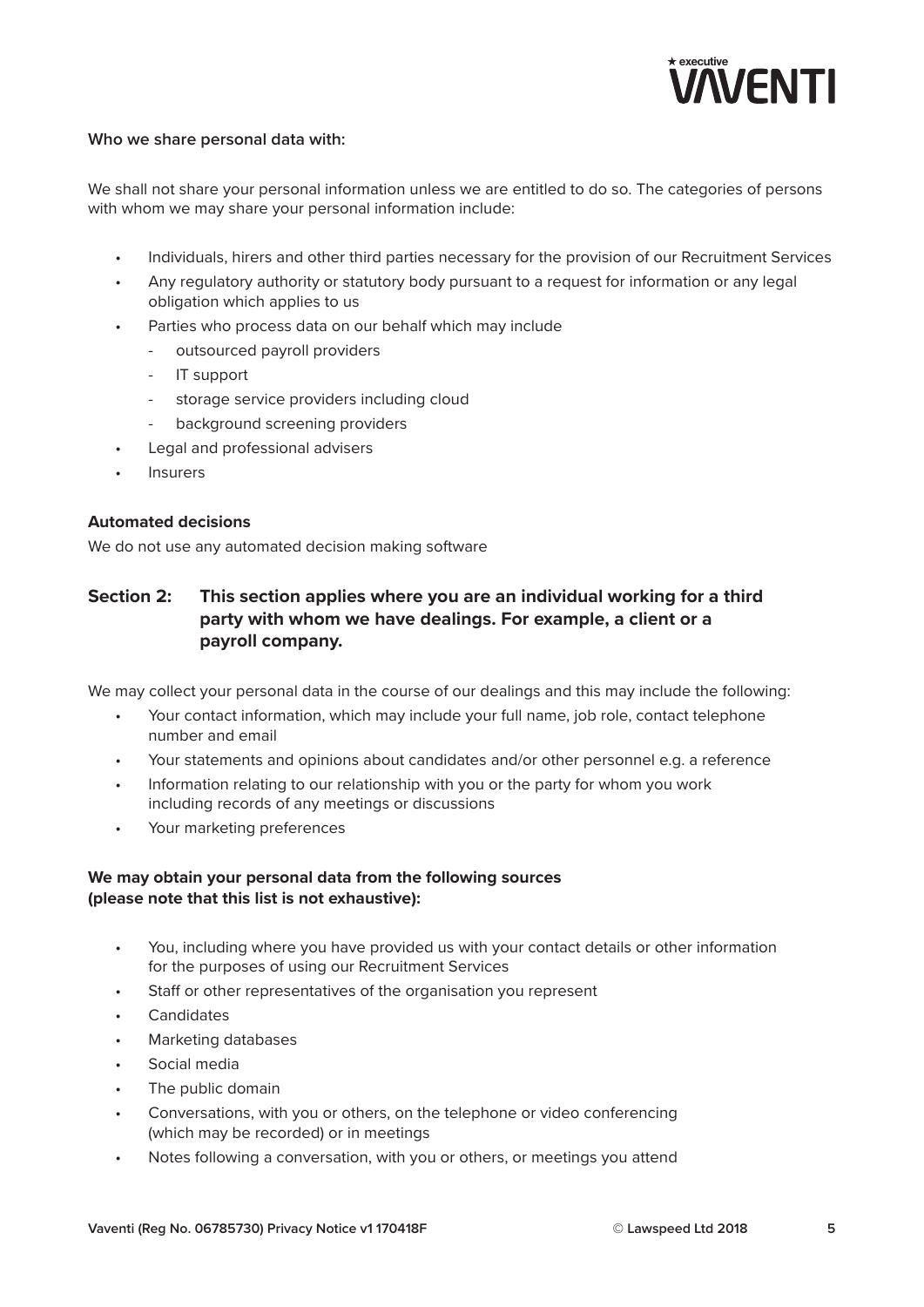

#### **How we will use your personal data:**

We will process your personal data in the context of our dealings with the third party for whom you work and as part of our Recruitment Services. Processing may include:

- Collecting and storing your personal data, whether in manual or electronic files
- Using the data to communicate with you
- Sending information to third parties with whom we have or intend to enter into arrangements which are related to our Recruitment Services
- Actions necessary to further any obligation on us pursuant to a contract between ourselves and the third party you work for
- Collating market or sector specific information and providing the same to our clients
- Providing information to regulatory authorities or statutory bodies and our legal or other professional advisers including insurers
- Retaining records of our dealings with you and the organisation whom you represent
- Establishing quality, training and compliance with our obligations and best practice

#### **Why we process your personal data:**

#### **1. Compliance with legal obligations (regulatory and statutory obligations)**

We must comply with a number of statutory provisions when providing our Recruitment Services, which necessitate the processing of personal data. These include the Conduct of Employment Agencies and Employment Businesses Regulations 2003, which amongst other things requires us to assess suitability of candidates and obtain information from Clients.

We are also required to comply with statutory and regulatory obligations relating to business generally, for example tax, bribery and fraud/crime prevention legislation, and co-operating with regulatory authorities such as HMRC.

#### **2. Our legitimate interests (carrying on the commercial activity of Recruitment Services):**

In providing our Recruitment Services, we will carry out some processing of personal data which is necessary for the purpose of our legitimate interests, which include:

- Using your personal data:
	- to contact you regarding our Recruitment Services
	- to assess suitability of Candidates and roles, for example, referencing or other feedback
	- to collate market information or trends including providing analysis to potential or actual Clients
	- as otherwise necessary to provide our Recruitment Services and/or to meet our obligations towards either the party whom you represent, or other Clients or suppliers
	- to personalise your experience and our offering, whether via our website or otherwise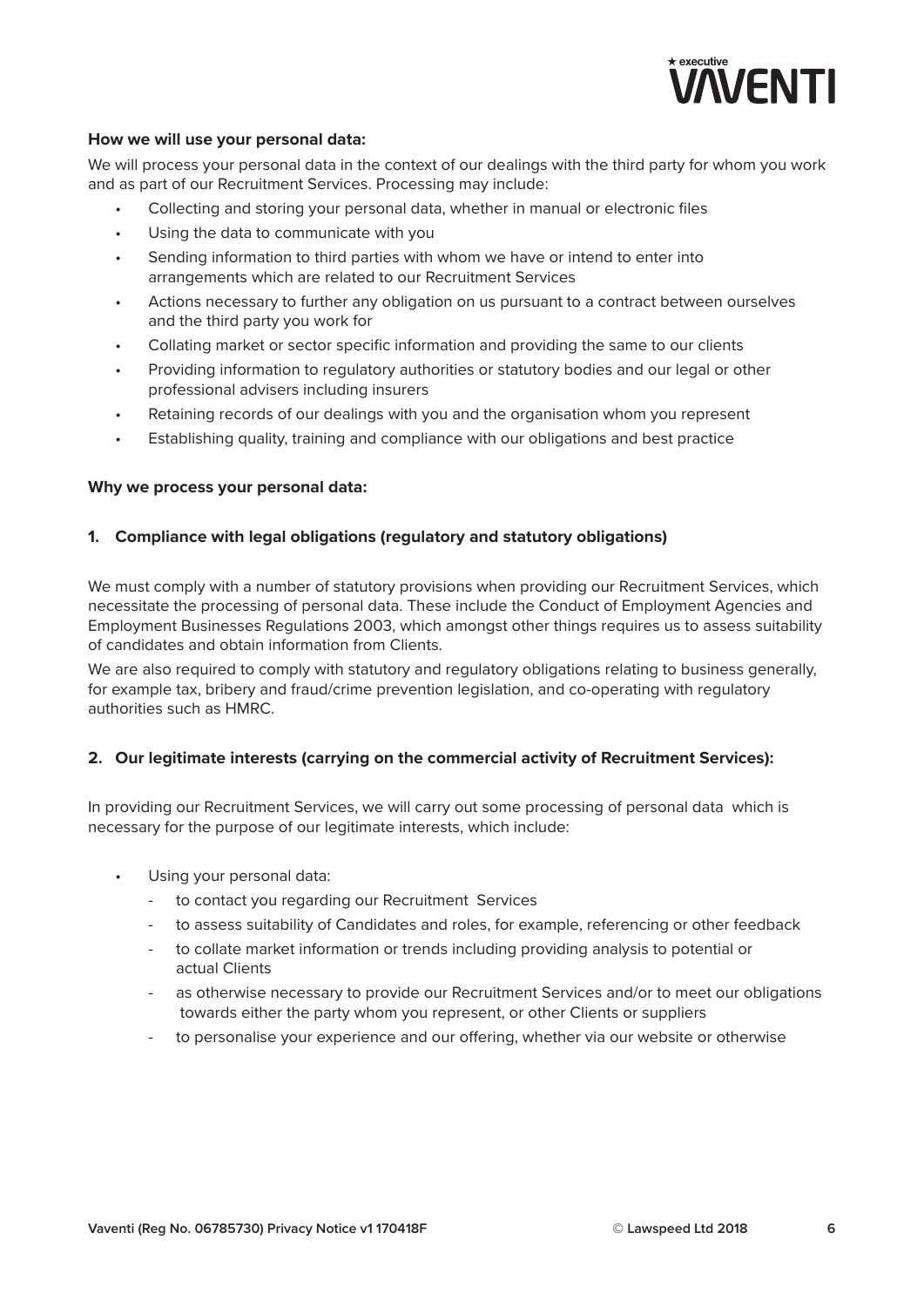

- Retaining records of our dealings and transactions and where applicable, use such records for the purposes of:
	- establishing compliance with contractual obligations with Clients or suppliers
	- addressing any query or dispute that may arise including establishing, exercising or defending any legal claims
	- protecting our reputation
	- maintaining a back up of our system, solely for the purpose of being able to restore the system to a particular point in the event of a system failure or security breach
	- evaluating quality and compliance including compliance with this Privacy Notice
	- determining staff training and system requirements

For our commercial viability and to pursue these legitimate interests, we may continue to process your personal information for as long as we consider reasonably appropriate for these purposes.

## **3. Consent**

We may process your personal data on the basis that you have consented to us doing so for a specific purpose, for example, if you have provided your contact details in order that we may use these to provide you with details of our services you may have consented to our processing of the data for that purpose. In other cases you may have provided your written or verbal consent to the use of your data for a specific reason, for example references.

You may withdraw your consent to our processing of your personal data for a particular purpose at any stage. However, please note that we may continue to retain, or otherwise use your personal information thereafter where we have a legitimate interest or a legal or contractual obligation to do so. Our processing in that respect will be limited to what is necessary in furtherance of those interests or obligations. Withdrawal of consent will not have any effect on the lawfulness of any processing based on consent before its withdrawal.

#### **What if we obtain your personal data from <sup>a</sup> third party?**

Part of our business activity involves researching information for the purposes of finding and filling job roles. This may include obtaining personal data from sources including job boards, advertisements, LinkedIn or other social media, some information being publicly available but others being from sites or providers to which we subscribe. From time to time we may also receive personal data about you from hiring organisations, colleagues and former employers, or from persons for whom you have provided services or been otherwise engaged.

Where information from third party sources is of no use to us we shall discard it, however we may maintain a limited record in order to avoid the duplication of process. Where we consider that information may be of use to us in pursuance of the provision of our Recruitment Services, any processing will be in accordance with this Privacy Notice. You do have the right to object to processing, please see Section 4 'Your rights'.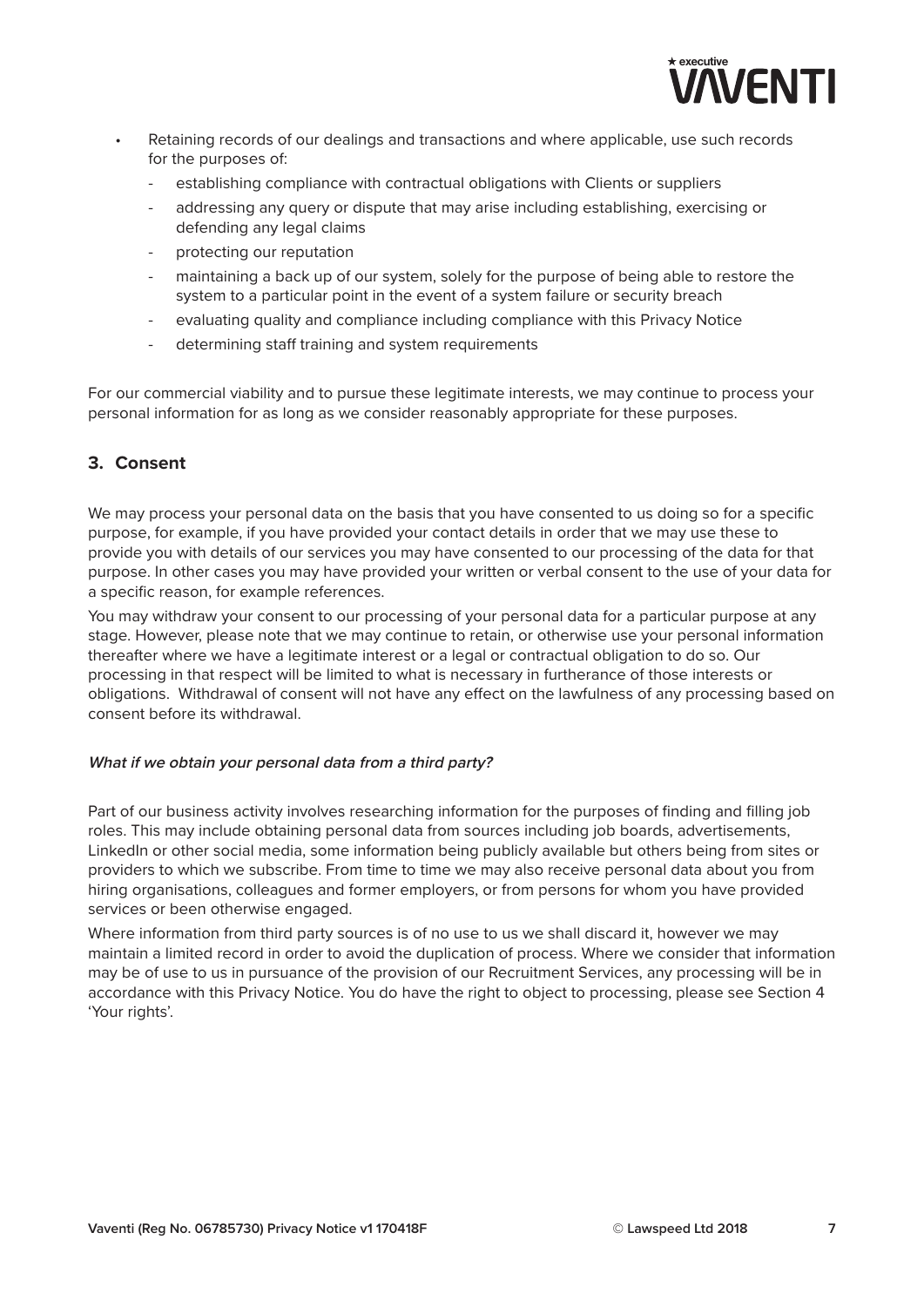

## **Sensitive Personal Data (SPD)**

Sensitive personal data is information which is intensely personal to you and is usually irrelevant to our dealings with you in respect of our Recruitment Services. Examples of SPD include information which reveals your political, religious or philosophical beliefs, sexual orientation, race or ethnic origin, or information relating to your health.

Regardless of the basis for your dealings with us, we request that you do not provide us with any sensitive personal data unless absolutely necessary. However, to the extent that you do provide us with any sensitive personal data, such as data which you choose to share with us in conversation, we shall only use that personal data for the purposes of our relationship with you or for the provision of our Recruitment Services. This will be for one or more of the following reasons:

- You have explicitly consented to the processing
- Where processing is necessary for the purpose of obligations or rights under employment, social security or social protection law
- To maintain records of our dealings to address any later dispute, including but not limited to the establishment, exercise or defence of any legal claims

#### **Who we share personal data with:**

We shall not share your personal data unless we are entitled to do so. The categories of persons with whom we may share your personal information include:

- Candidates and other third parties necessary for the provision of our Recruitment Services
- Any regulatory authority or statutory body pursuant to a request for information or any legal obligation which applies to us
- Parties who process data on our behalf, which may include
	- outsourced payroll providers
	- IT support
	- storage service providers including cloud providers
	- background screening providers
- Legal and professional advisers
- **Insurers**

# **Section 3: This section applies to all personal data**

#### **Transfer of data to other jurisdictions**

In the course of the provision of our Recruitment Services we may transfer data to countries or international organisations outside of the EEA. This may, for example, be to Clients or Candidates, or third parties who provide support services to us. Where information is to be so transferred, it may be to a country in respect of which there is an adequacy decision from the EU Commission. However, if this is not the case, it is our policy to take steps to identify risks and in so far as is reasonably practicable, ensure that appropriate safeguards are in place. Details relating to specific countries or organisations are available on request from Richard Woods, Director, info@vaventi.com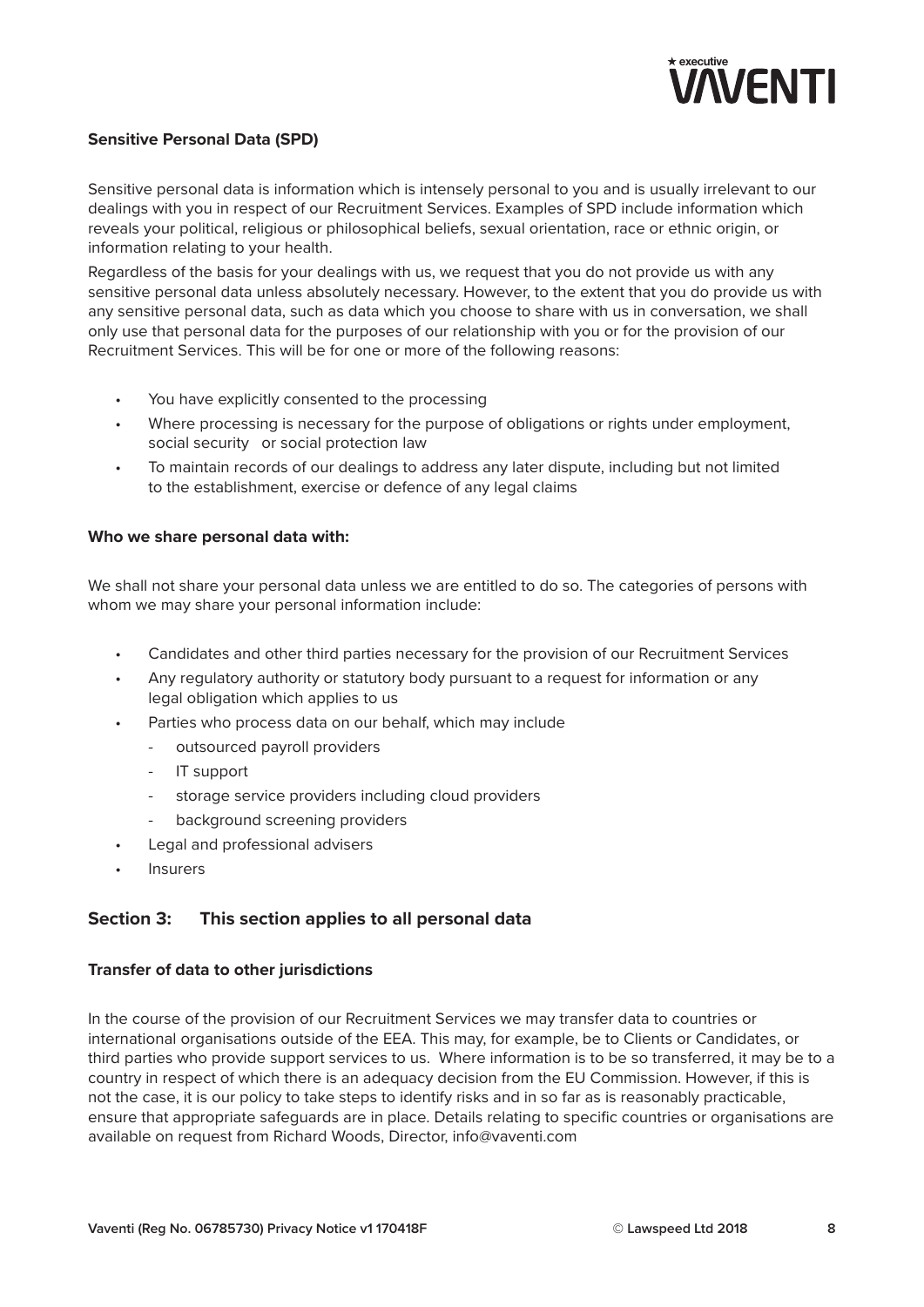

#### **If you do not wish to provide us with necessary data**

There may be circumstances where we require you to provide data which is necessary in order for us to meet statutory or contractual obligations, or perform our Recruitment Services. If you do not wish to provide us with information we request then please notify us. However, please be aware that as a result we may be unable to provide you or the party who you represent with a Recruitment Service, and in some cases may result in a breach of the contract we have with you or a third party you represent.

#### **Group companies & transfer**

Although this Privacy Notice applies to us your data may be accessible to, and shared with other organisations within our group for any of the purposes set out within this Privacy Notice, or where we have shared administration systems and staff.

In the event of a sale, merger, liquidation, receivership or the transfer of all or part of our assets to a third party, we may need to transfer your information to a third party. Any transfer will be subject to the agreement of the third party to this Privacy Notice and any processing being only in accordance with this Privacy Notice.

#### **Data Security and Confidentiality**

It is our policy to ensure, in so far as is reasonably practicable, that our systems and records are secure and not accessible to unauthorised third parties in line with contemporary practice.

#### Cookies

A cookie is a small file of letters and numbers that is downloaded on to your computer when you visit a website, which enables the website to tailor its offerings to your preferences when you visit it.

We use cookies and Google Analytics to collect standard visitor details to determine the number of visitors to different sections of the site and to facilitate an automatic login when visitors revisit the site. By continuing your navigation of vaventi.com you agree that we can place these types of cookies on your device.

#### **Retaining your data**

In most circumstances your data will not be retained for more than 6 years from the last point at which we provided any services or otherwise engaged with you and it is our policy to only store your personal data for as long as is reasonably necessary for us to comply with our legal obligations and for our legitimate business interests. However, we may retain data for longer than a 6 year period where we have a legal or contractual obligation to do so, or we form the view that there is otherwise a continued basis to do so, for example where your personal information identifies specialist skill sets which may remain in demand, or we are subject to a legal obligation which applies for a longer period.

If however you believe that we should delete your personal data at an earlier date, please inform us in writing of your reasons. Please see Section 4 'Your Rights' below.